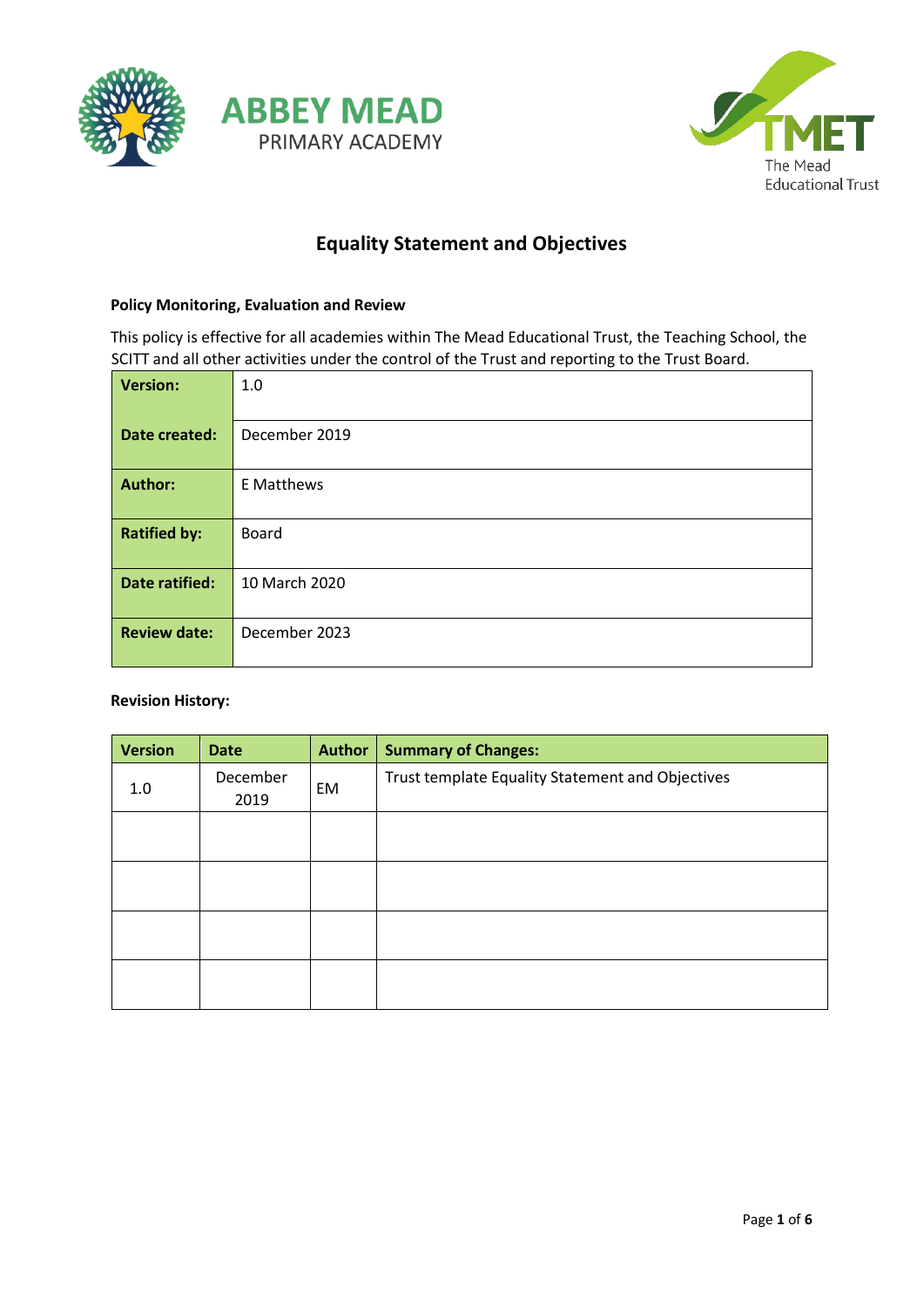# **Contents**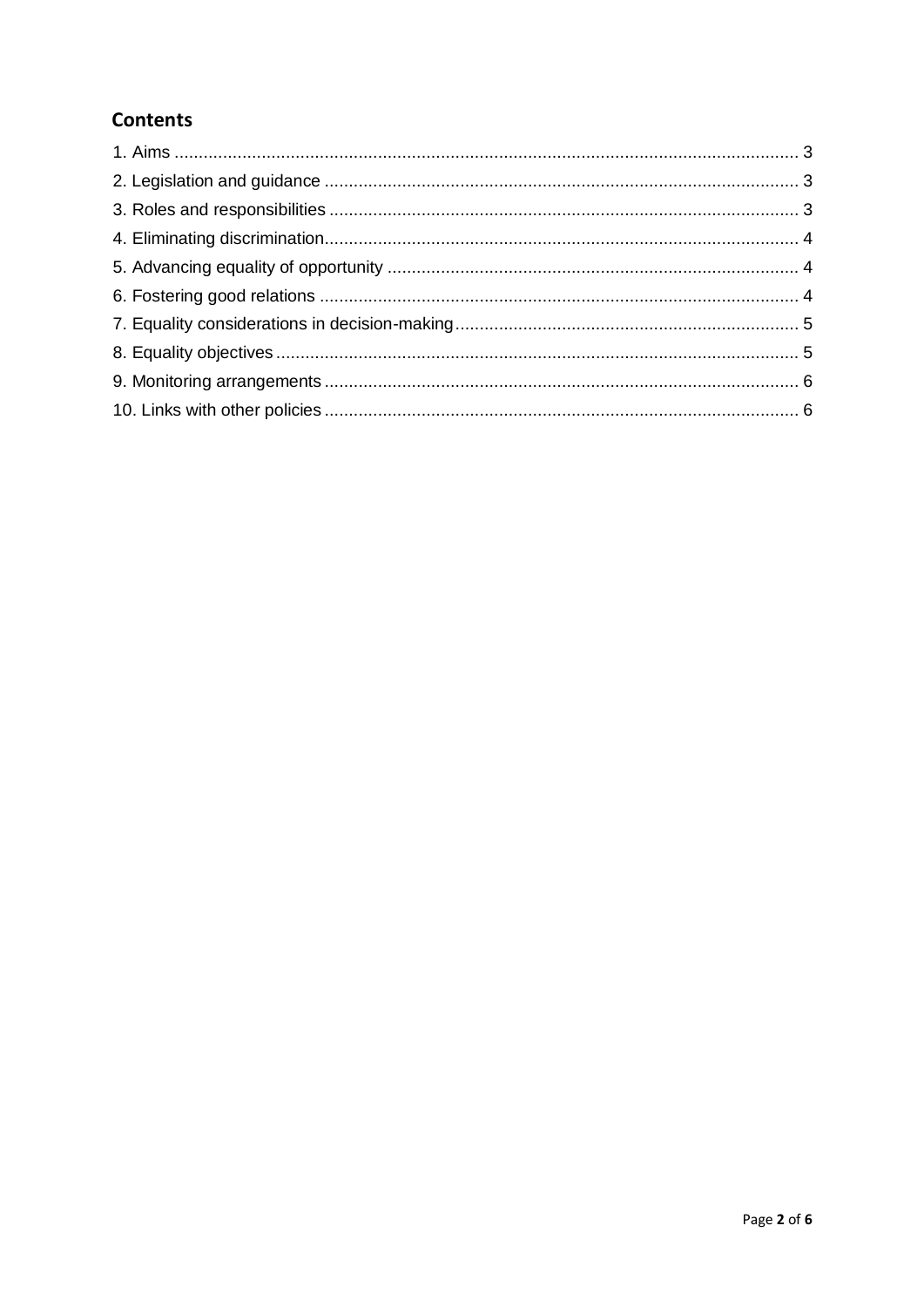# **1. Aims**

<span id="page-2-0"></span>Our school aims to meet its obligations under the public sector equality duty by having due regard to the need to:

- Eliminate discrimination and other conduct that is prohibited by the Equality Act 2010
- Advance equality of opportunity between people who share a protected characteristic and people who do not share it
- Foster good relations across all characteristics between people who share a protected characteristic and people who do not share it

### **2. Legislation and guidance**

<span id="page-2-1"></span>This document meets the requirements under the following legislation:

- [The Equality Act 2010](http://www.legislation.gov.uk/ukpga/2010/15/contents)[,](http://www.legislation.gov.uk/ukpga/2010/15/contents) which introduced the public sector equality duty and protects people from discrimination
- [The Equality Act 2010 \(Specific Duties\) Regulations 2011](http://www.legislation.gov.uk/uksi/2011/2260/contents/made)[,](http://www.legislation.gov.uk/uksi/2011/2260/contents/made) which require schools to publish information to demonstrate how they are complying with the public sector equality duty and to publish equality objectives

This document is also based on Department for Education (DfE) guidance[:](https://www.gov.uk/government/uploads/system/uploads/attachment_data/file/315587/Equality_Act_Advice_Final.pdf) [The Equality Act 2010 and](https://www.gov.uk/government/uploads/system/uploads/attachment_data/file/315587/Equality_Act_Advice_Final.pdf) [schools.](https://www.gov.uk/government/uploads/system/uploads/attachment_data/file/315587/Equality_Act_Advice_Final.pdf)

This document also complies with our funding agreement and articles of association.

#### **3. Roles and responsibilities**

<span id="page-2-2"></span>The governing board will:

- Ensure that the equality information and objectives as set out in this statement are published and communicated throughout the school, including to staff, pupils and parents, and that they are reviewed and updated at least once every four years
- Delegate responsibility for monitoring the achievement of the objectives on a daily basis to the Principal

The equality link Academy Councillor is Jennie Henson They will:

- Meet with the designated member of staff for equality annually and other relevant staff members, to discuss any issues and how these are being addressed
- Ensure they're familiar with all relevant legislation and the contents of this document
- Attend appropriate equality and diversity training
- Report back to the full governing board regarding any issues The Principal will:
- Promote knowledge and understanding of the equality objectives amongst staff and pupils
- Monitor success in achieving the objectives and report back to Academy

The designated member of staff for equality is Jennie Henson/ Gary Aldred will: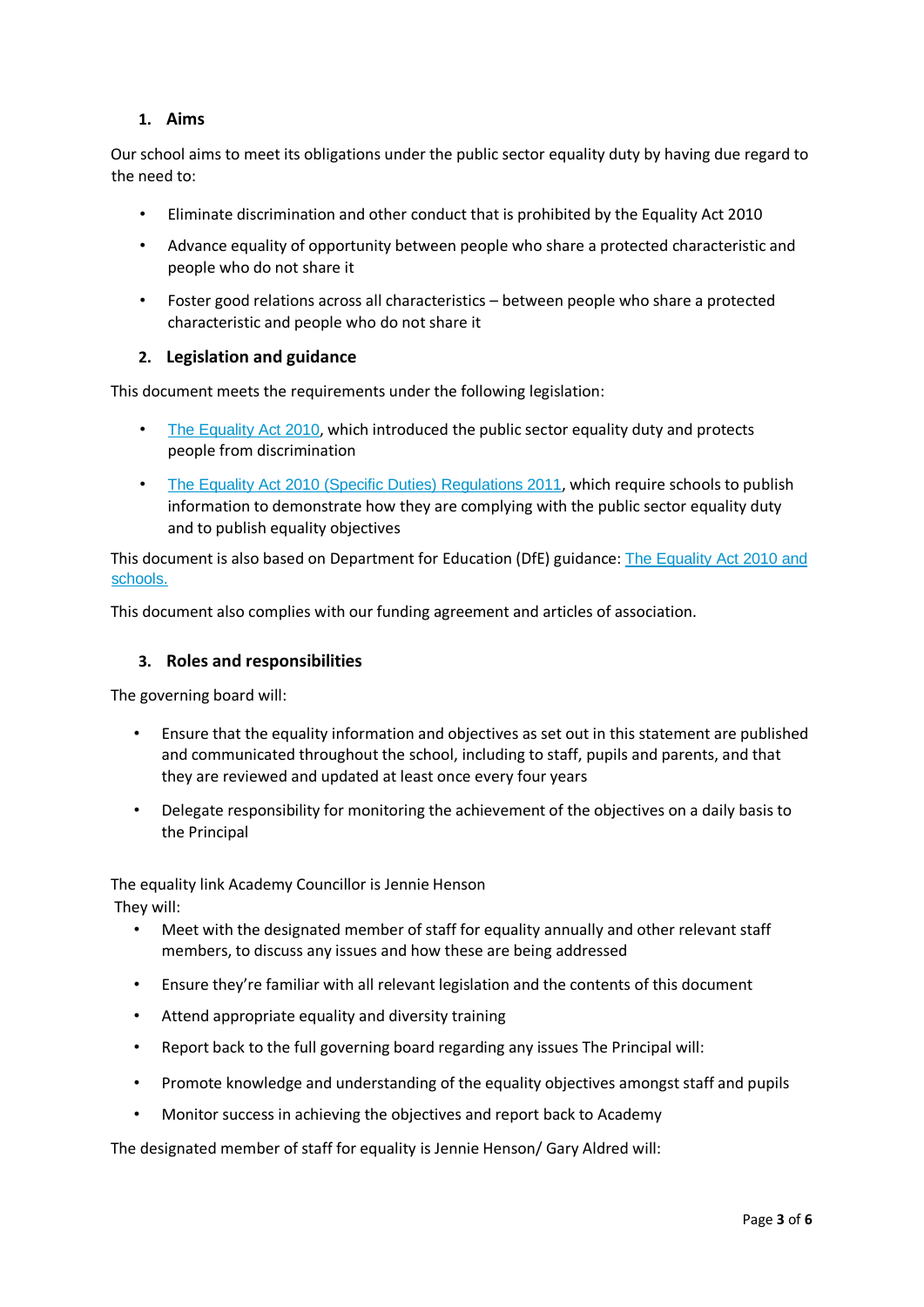- Support the Principal in promoting knowledge and understanding of the equality objectives amongst staff and pupils
- Meet with the equality link Academy Councillor annually to raise and discuss any issues
- Support the Principal in identifying any staff training needs, and deliver training as necessary

All school staff are expected to have regard to this document and to work to achieve the objectives as set out in section 8.

# **4. Eliminating discrimination**

<span id="page-3-0"></span>The school is aware of its obligations under the Equality Act 2010 and complies with nondiscrimination provisions.

Where relevant, our policies include reference to the importance of avoiding discrimination and other prohibited conduct.

Staff and Academy Councillors are regularly reminded of their responsibilities under the Equality Act, for example during meetings. Where this has been discussed during a meeting it is recorded in the meeting minutes.

New staff receive training on the Equality Act as part of their induction, and all staff receive refresher training annually every

The school has a designated member of staff for monitoring equality issues, and an equality link Academy Councillor. They regularly liaise regarding any issues and make senior leaders and Academy Councillors aware of these as appropriate.

# **5. Advancing equality of opportunity**

<span id="page-3-1"></span>As set out in the DfE guidance on the Equality Act, the school aims to advance equality of opportunity by:

- Removing or minimising disadvantages suffered by people which are connected to a particular characteristic they have (e.g. pupils with disabilities, or gay pupils who are being subjected to homophobic bullying)
- Taking steps to meet the particular needs of people who have a particular characteristic (e.g. enabling Muslim pupils to pray at prescribed times)
- Encouraging people who have a particular characteristic to participate fully in any activities (e.g. encouraging all pupils to be involved in the full range of school societies)

In fulfilling this aspect of the duty, the school will:

- Publish attainment data each academic year showing how pupils with different characteristics are performing
- Analyse the above data to determine strengths and areas for improvement, implement actions in response and publish this information
- Make evidence available identifying improvements for specific groups (e.g. declines in incidents of homophobic or transphobic bullying)
- Publish further data about any issues associated with particular protected characteristics, identifying any issues which could affect our own pupils

# **6. Fostering good relations**

<span id="page-3-2"></span>The school aims to foster good relations between those who share a protected characteristic and those who do not share it by:

• Promoting tolerance, friendship and understanding of a range of religions and cultures through different aspects of our curriculum. This includes teaching in RE, citizenship and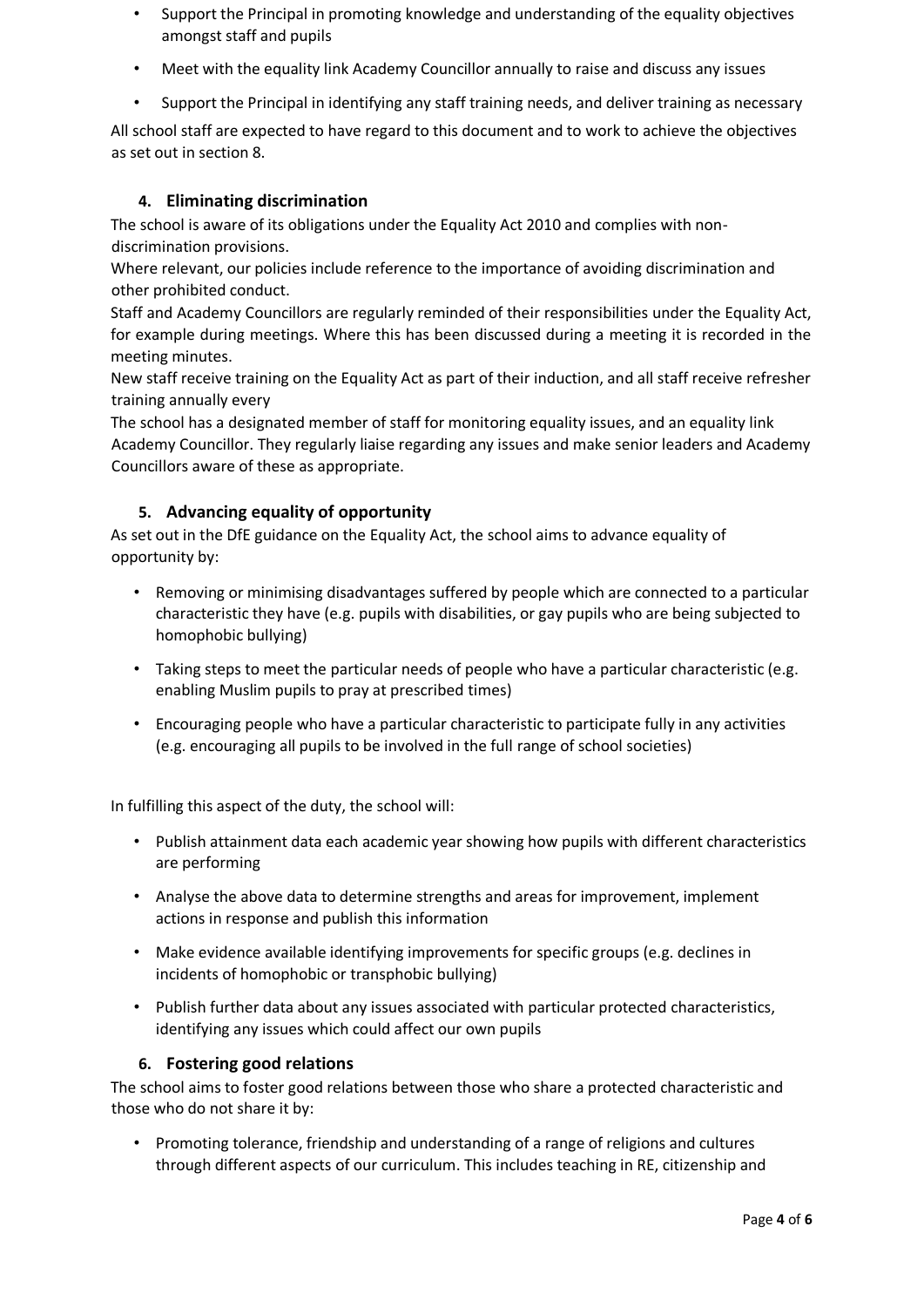personal, social, health and economic (PSHE) education, but also activities in other curriculum areas. For example, as part of teaching and learning in English/reading, pupils will be introduced to literature from a range of cultures

- Holding assemblies dealing with relevant issues. Pupils will be encouraged to take a lead in such assemblies and we will also invite external speakers to contribute
- Working with our local community. This includes inviting leaders of local faith groups to speak at assemblies, and organising school trips and activities based around the local community
- Encouraging and implementing initiatives to deal with tensions between different groups of pupils within the school. For example, our school council has representatives from different year groups and is formed of pupils from a range of backgrounds. All pupils are encouraged to participate in the school's activities, such as sports clubs. We also work with parents to promote knowledge and understanding of different cultures
- We have developed links with people and groups who have specialist knowledge about particular characteristics, which helps inform and develop our approach

# **7. Equality considerations in decision-making**

<span id="page-4-0"></span>The school ensures it has due regard to equality considerations whenever significant decisions are made.

The school always considers the impact of significant decisions on particular groups. For example, when a school trip or activity is being planned, the school considers whether the trip:

- Cuts across any religious holidays
- Is accessible to pupils with disabilities
- Has equivalent facilities for boys and girls

The school keeps a written record (known as an Equality Impact Assessment) to show we have actively considered our equality duties and asked ourselves relevant questions. This is recorded at the same time as the risk assessment when planning school trips and activities. The record is completed by the member of staff organising the activity and is stored electronically with the completed risk assessment.

# **8. Equality objectives**

<span id="page-4-1"></span>*Objective 1: For all staff and Academy Councillors involved in recruitment and selection to understand and apply principles of equal opportunity and non-discrimination throughout recruitment processes.*

Why we have chosen this objective: To improve the recruitment process To achieve this objective we plan to: Arrange and undertake training for staff involved in the recruitment process.

Progress we are making towards this objective:

# **Objective 2**

*TA deployment to reflect the needs of individuals with disabilities.*  Why we have chosen this objective: To support children with disability. To achieve this objective we plan to: Effective use of staffing budget to meet individual needs. Progress we are making towards this objective:

# *Objective 3:*

*Further developing our pupil voice in the curriculum to ensure it is meeting the needs of all*